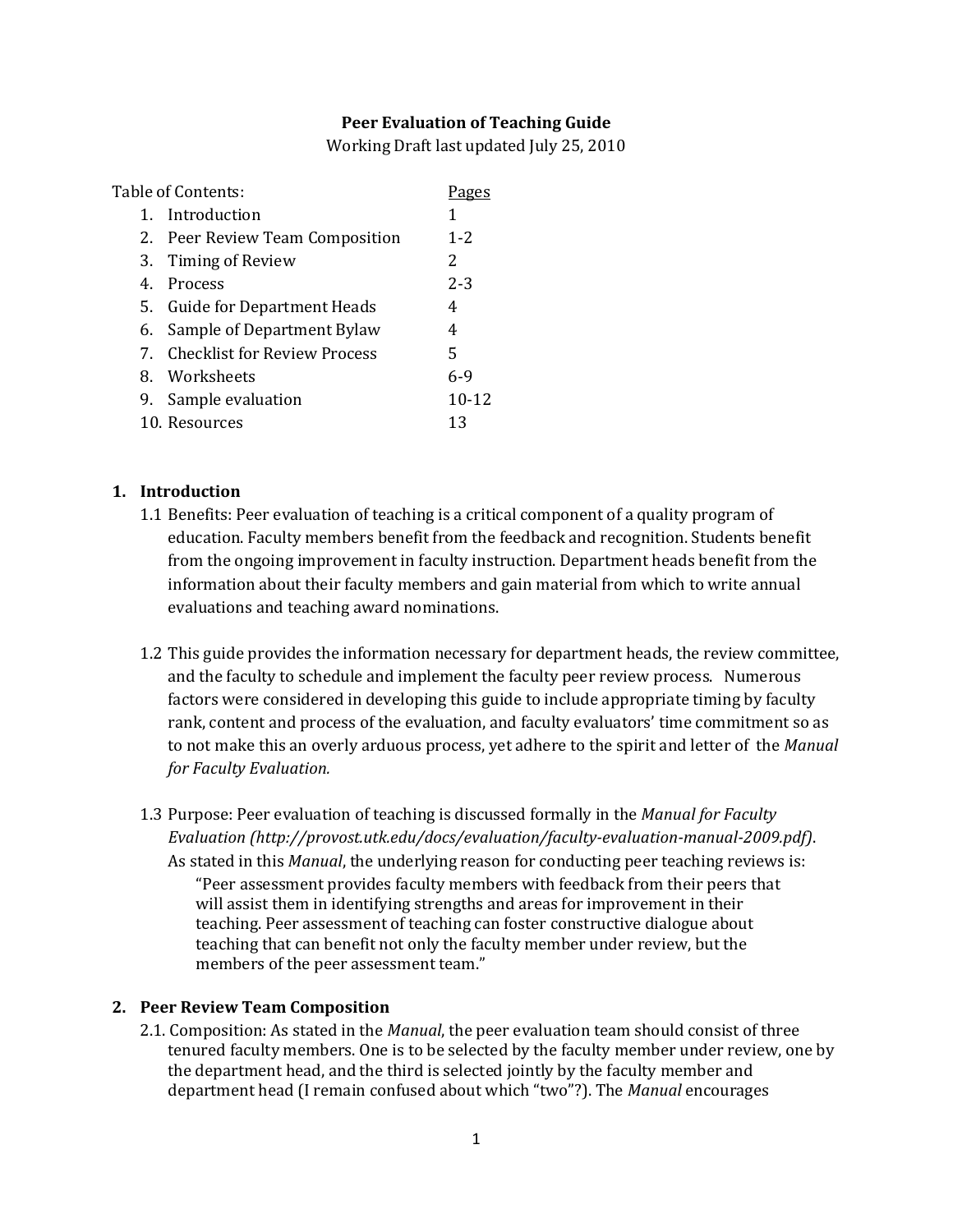departments to have at least one faculty member from outside the department on the peer assessment team.

2.2 Other considerations: In addition to what is stated in the *Manual*, it is suggested that a novice evaluator be paired with a seasoned department evaluator, when possible. It is also helpful to have someone on the team who is versed in learning theory and teaching pedagogy. To facilitate the peer evaluation process, each department or college may consider naming a Coordinator of Peer Reviews of Teaching.

### **3. Timing of Review**

3.1 The *Manual* states when the peer evaluation should occur:

"A peer teaching review should be conducted for a tenure-track faculty member typically twice during their probationary period, and for a tenured faculty member at least once prior to consideration for promotion. Department bylaws may specify more specific intervals for peer assessment, as well as whether or if full professors are reviewed. Where special circumstances arise, a faculty member has the right to request reconvening of a peer assessment team or formation of a new peer assessment team in the interval between scheduled peer reviews. Peer assessment of teaching should also be conducted as part of a 'triggered' cumulative review of tenured faculty as described in the Faculty Handbook (3.8)."

- 3.2 Recommendation for new faculty: It is recommended that the first formal peer evaluation occur during the second semester of the second year or the first semester of the third year of a new faculty member's probationary period. This gives the new person an opportunity to acclimate and to reflect upon and improve his or her teaching before a formal peer review takes place. Informal feedback from an observer or mentor may be valuable to new faculty even during the first year of teaching. New faculty members are also encouraged to get (informal ideas) by scheduling visits to other instructors' classes.
- 3.3 Recommendation for tenured faculty: It is recommended that a tenured professor be evaluated three years into their associate professor status, and thereafter on a five-year schedule.
- 3.4 Recommendation for non-tenure-track full-time faculty: It is recommended that non-tenure-track full-time faculty be evaluated the second year of employment and thereafter on a five-year schedule.
- 3.5 Other considerations: A faculty member may request an informal review at any time. Likewise, a department head may request a review for a faculty member one semester in advance should the circumstances recommend it.

### **4. Process**

- 4.1 Department bylaws: The *Manual* states that the process for peer evaluation of teaching should be addressed in the department bylaws (see Section 6 for an example).
- 4.2 Nature of feedback: The *Manual* recommends that the peer evaluation team offer the following points of feedback:
	- Consider whether the courses of the faculty member have appropriate content and offer students sufficient opportunity to acquire appropriate skills;
	- Consider whether the grading system and review/assessment tools are consistent with course content and student skill development;
	- Examine the teaching methods of the faculty member for effectiveness; and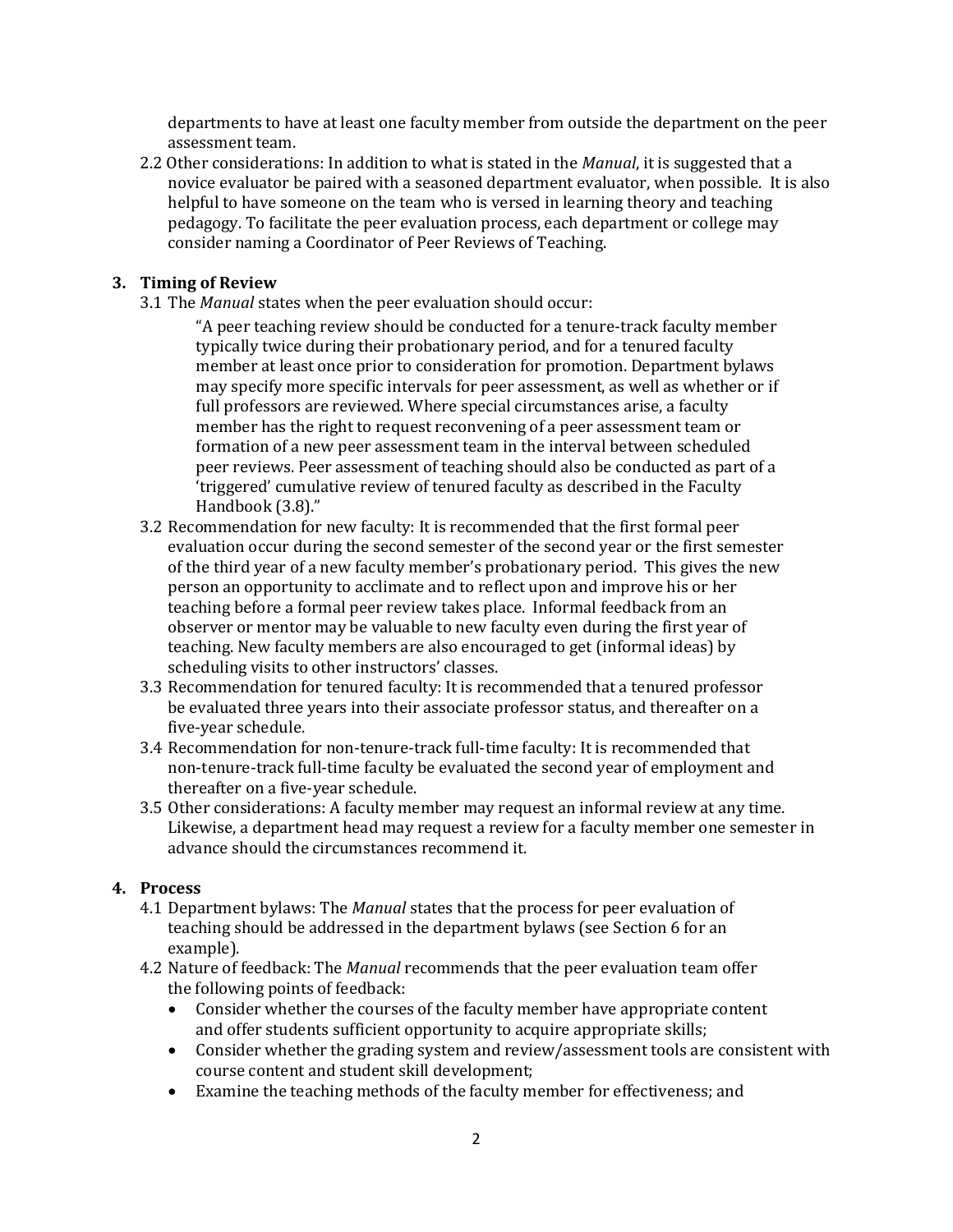- Recognize the potential risks and benefits inherent in innovative teaching methods.
- 4.3 Teaching Methods: While pedagogy may be discipline specific, the review should assess the degree to which faculty actively engage students in their learning process. Active engagement is reflected in learning activities that create meaningful learning moments through application, analysis, evaluation, discovery, and critical thinking. These active learning moments may take place through engaged interaction in-class or through out-of-class activities and assignments.
- 4.4 Timing of feedback: As noted in the *Manual*, "feedback is facilitated by meetings with the faculty member to discuss teaching before, after, and otherwise as needed or requested during the assessment process."
- 4.5 Sequencing for a review: Evaluation team activities take place within a semester or a year depending on whether the courses taught are substantially different each semester (most reviews are anticipated to require 15-20 hours of faculty time.

| Beginning of the      | 1. Take the TENN TLC training session, if needed                                                                                                                                          |
|-----------------------|-------------------------------------------------------------------------------------------------------------------------------------------------------------------------------------------|
| semester or preceding | 2. Meet with the department head or college/departmental                                                                                                                                  |
| semester              | <b>Coordinator of Peer Reviews</b>                                                                                                                                                        |
|                       | 3. Gather background information such as course syllabi, online<br>site (e.g., Blackboard) information, teaching materials,<br>assessment examples, formative feedback if collected, etc. |
| Peer review           | 4. Meet with the faculty member to discuss the review process                                                                                                                             |
|                       | 5. Understand the learning objectives for the course and for the                                                                                                                          |
|                       | classes to be observed, the pedagogy used, and the assessment                                                                                                                             |
|                       | of learning methods. Ascertain the faculty member's needs                                                                                                                                 |
|                       | regarding the peer evaluation                                                                                                                                                             |
|                       | 6. Observe 3-4 class settings or combinations of other                                                                                                                                    |
|                       | outreach/teaching situations (e.g., Clinical Teaching, Service                                                                                                                            |
|                       | Learning), conduct in-class student evaluation, and meet with                                                                                                                             |
|                       | faculty member afterward, as appropriate                                                                                                                                                  |
|                       | 7. Use the provided checklist and worksheets, as appropriate                                                                                                                              |
| Write and submit the  | 8. Meet with the faculty member to provide verbal and/or                                                                                                                                  |
| review                | written feedback                                                                                                                                                                          |
|                       | 9. Prepare final report (may include review of Student                                                                                                                                    |
|                       | Instruction of Assessment (SAIS) forms or other student                                                                                                                                   |
|                       | feedback at this time; may mention use of innovative teaching<br>methods)                                                                                                                 |
|                       | 10. Submit review to department head                                                                                                                                                      |
|                       | 11. Faculty member under review has the right to respond and                                                                                                                              |
|                       | be given the opportunity to do so                                                                                                                                                         |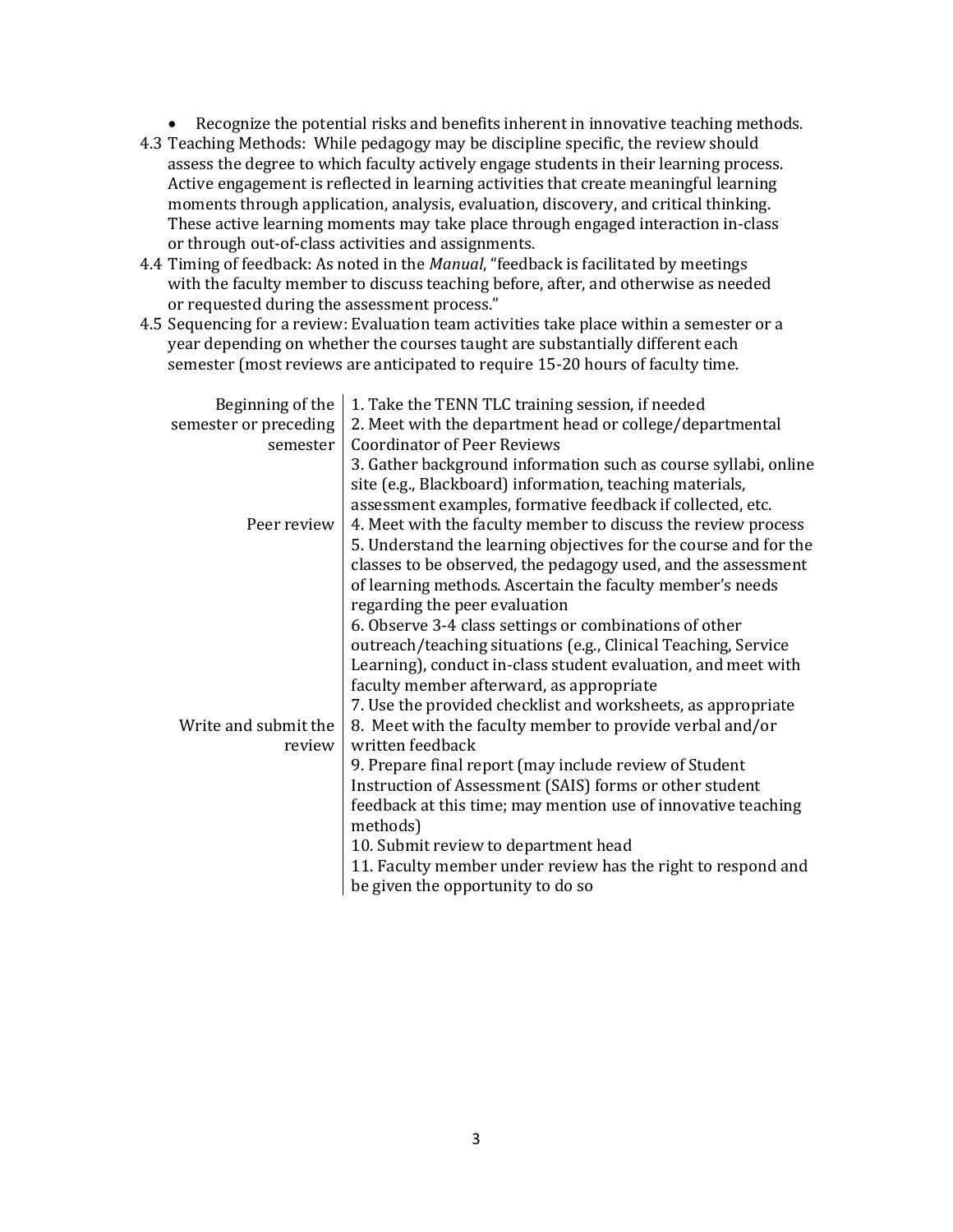## **5. Guide for Department Heads**

- 5.1 It is important to not overuse reviewers. This responsibility should be distributed equally among a unit's qualified tenured faculty. It is important to bring more recently tenured faculty into the review process by pairing them with seasoned reviewers.
- 5.2 Faculty reviewers may take advantage of the annual 90-minute TENN TLC Workshop entitled Training Peer Teaching Evaluation Reviewers.
- 5.3 It is important that the evaluation informs the department head's annual evaluation, as well as the department's tenure and promotion process. In addition, the evaluation should count for the reviewers as a valued service contribution.
- 5.4 Each peer review requires 15-20 hours of service from the members of the review team and could be viewed as the equivalent of a committee assignment.
- 5.5 It is appropriate to use materials from the peer review to write annual evaluations, promotion and tenure documentation, and teaching award nominations.

## **6. Sample of Department Bylaw**

"Evaluation of faculty for promotion, tenure, retention, and merit will be based on teaching, service, scholarship/creative activity, research accomplishments and outreach, weighted according to effort allocation. Faculty should consult the Faculty Handbook (Chapter 3, Items 3.8- 3.11), the Manual on Faculty Evaluation, the UTCVM Guidelines for Tenure and Promotion , UTCVM Guidelines on Effective Peer Review of Teaching (Appendix 10.3) and departmental bylaws for specific information on evaluation of teaching, scholarship/creative activities, research, service, and outreach."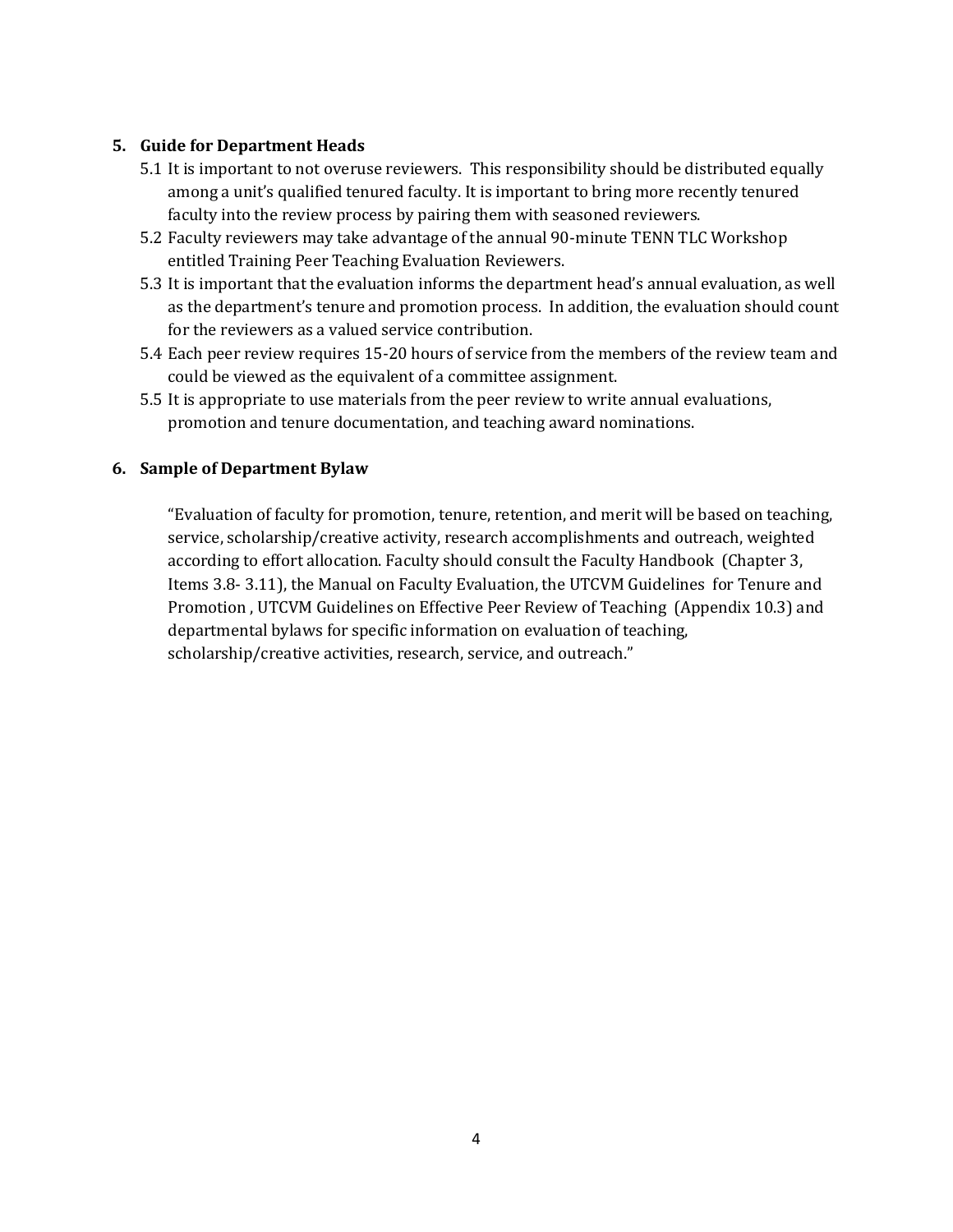#### **7. Checklist for Review Process**

### **CHECKLIST FOR PEER REVIEW OF TEACHING University of Tennessee**

Prepare at the beginning of the evaluation period (or the preceding semester):

- $\Box$  Take the TENN TLC training session, if needed
- Meet with the department head or college/departmental Coordinator of Peer Teaching Reviews
- Gather and review:
	- o Teaching philosophy
	- o Course descriptions
	- o Syllabi
	- o Online sites (e.g., Blackboard)
	- o Teaching materials
	- o Assessment examples
	- o Formative feedback, if collected
- $\Box$  Meet with the faculty member, especially to understand his or her perspectives on teaching
- $\Box$  Understand the learning objectives for the course and for the classes to be observed, the pedagogy used, and the assessment of learning methods

Review during the semester or year:

- $\Box$  Observe 3-4 class settings or combinations of other outreach/teaching situations (e.g., Clinical Teaching, Service Learning)
	- o Completed Observation #1: Date\_\_\_\_\_\_\_\_\_\_\_\_\_\_\_\_\_\_\_
	- o Completed Observation #2: Date\_\_\_\_\_\_\_\_\_\_\_\_\_\_\_\_\_\_\_
	- $\circ$  Completed Observation #3: Date
	- $\circ$  Completed Observation #4: Date
- $\Box$  Conduct in-class student evaluation (without faculty member present), and meet with faculty member afterward.
	- o One method of getting formative feedback from students in these sessions is to ask students to get in groups and develop answers for the following questions, recording the agreed upon responses (to be turned in anonymously).
		- What do you like about the class regarding its different structural components (e.g., organization, presentation of content, methods of learning, assignments, evaluation process)
		- What structural components of the class would you like to see improved?
		- What do you like about the way the instructor teaches the class?
		- What would you like to see the instructor improve upon?
		- If you had to describe this instructor to a friend, what words would you use?
- $\Box$  Conduct interviews with Ph.D. student mentees
- $\Box$  Complete the provided worksheets, as appropriate

Write the review:

- $\Box$  Meet with the faculty member to provide verbal and/or written feedback (if the evaluation is done promptly and coincides with the observation, then two meetings may not be necessary).
- Prepare final report (may include review of Student Instruction of Assessment (SAIS) forms or other student feedback at this time; may mention use of innovative teaching methods)
- $\Box$  Submit review to department head
- $\Box$  Faculty member under review is notified of her or his right to respond to the department head.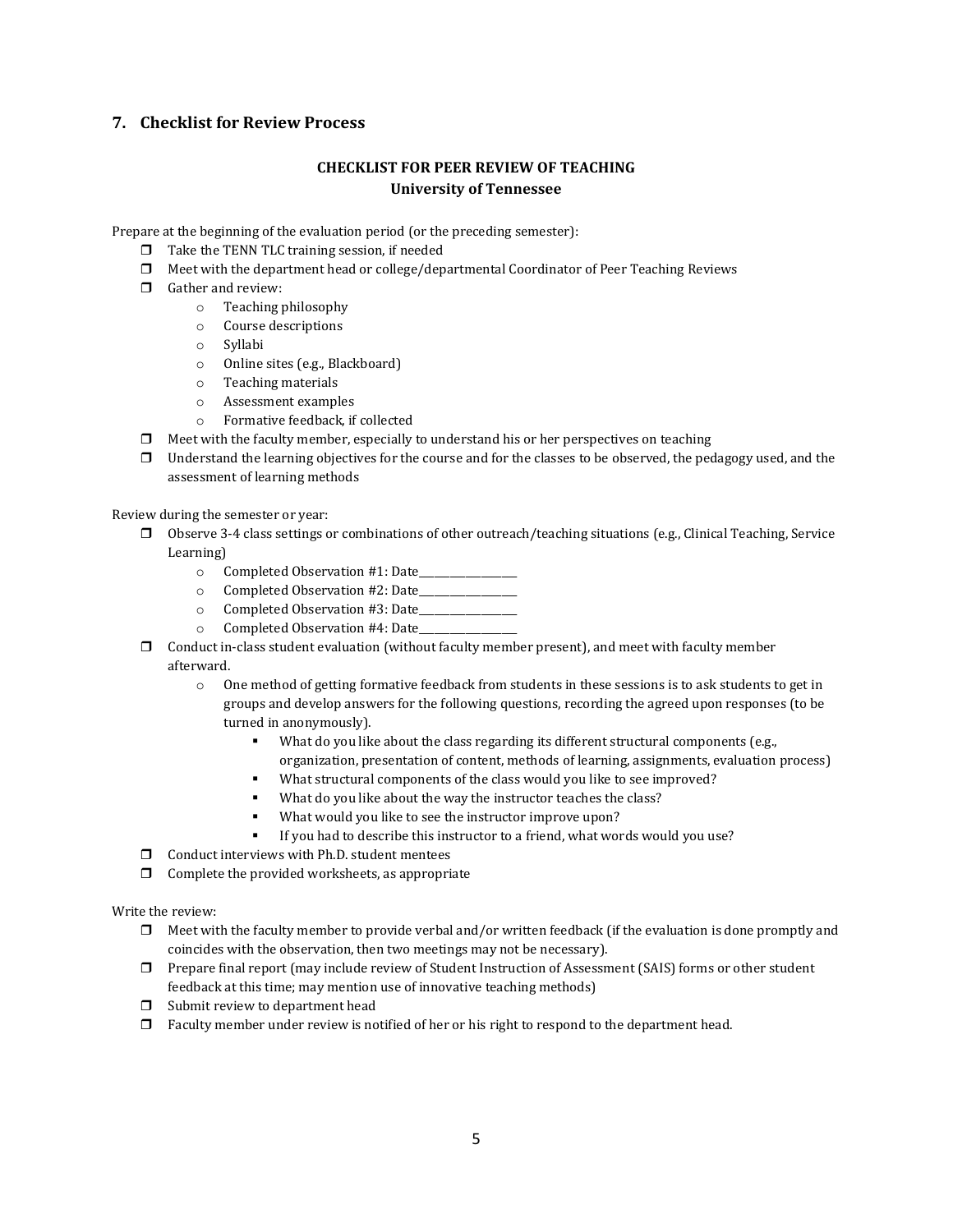8. **Worksheets [classroom observation]. For an evaluation of an online course, please refer to the Online Course Checklist on the OIT website (http://itc.utk.edu/teaching/online/).** 

# **WORKSHEET FOR PEER REVIEW OF A TEACHING SESSION University of Tennessee**

**Name of Reviewee \_\_\_\_\_\_\_\_\_\_\_\_\_\_\_\_\_\_ Rank \_\_\_\_\_\_\_\_\_\_\_\_\_\_\_\_ Years in Rank \_\_\_\_\_\_\_\_**

**Instructions:** Prearrange observations of a variety of teaching settings, as applicable. Provide specific feedback on strengths and areas for improvement in the following areas. Include examples from your observation as much as possible. Prompts are given to aid your review; all questions may not be applicable in a given review.

**Pre-Observation Notes** (context of class session or lab, goals for the session):

## **Classroom Observation:**

| Session    | 1. Does the session reflect some aspect of the course objectives?<br>2. Was the material clearly organized for the students?<br>3. Does the instructor clarify relation of course to previous and<br>future courses? Provide class goals or purpose? Outline?<br>4. Does the instructor have well-organized learning activities that<br>reinforce active engaged learning?<br>5. Does the instructor explain transitions between class or lecture<br>segments?<br>6. What instructional activities are employed to engage students<br>in their learning process?           |
|------------|----------------------------------------------------------------------------------------------------------------------------------------------------------------------------------------------------------------------------------------------------------------------------------------------------------------------------------------------------------------------------------------------------------------------------------------------------------------------------------------------------------------------------------------------------------------------------|
| Instructor | Is the instructor well-prepared for this session?<br>1.<br>Does the instructor vary the pace of activities?<br>2.<br>Does the instructor encourage and respond to questions from<br>3.<br>students?<br>Does the instructor appropriately facilitate class discussion?<br>4.<br>Does the instructor provide directions for the instructional<br>5.<br>strategies and/or assignments (if applicable)?<br>6. Does the instructor reinforce the use of active engaged<br>learning techniques in class?<br>How effective is the instructor's voice clarity, pace, volume,<br>7. |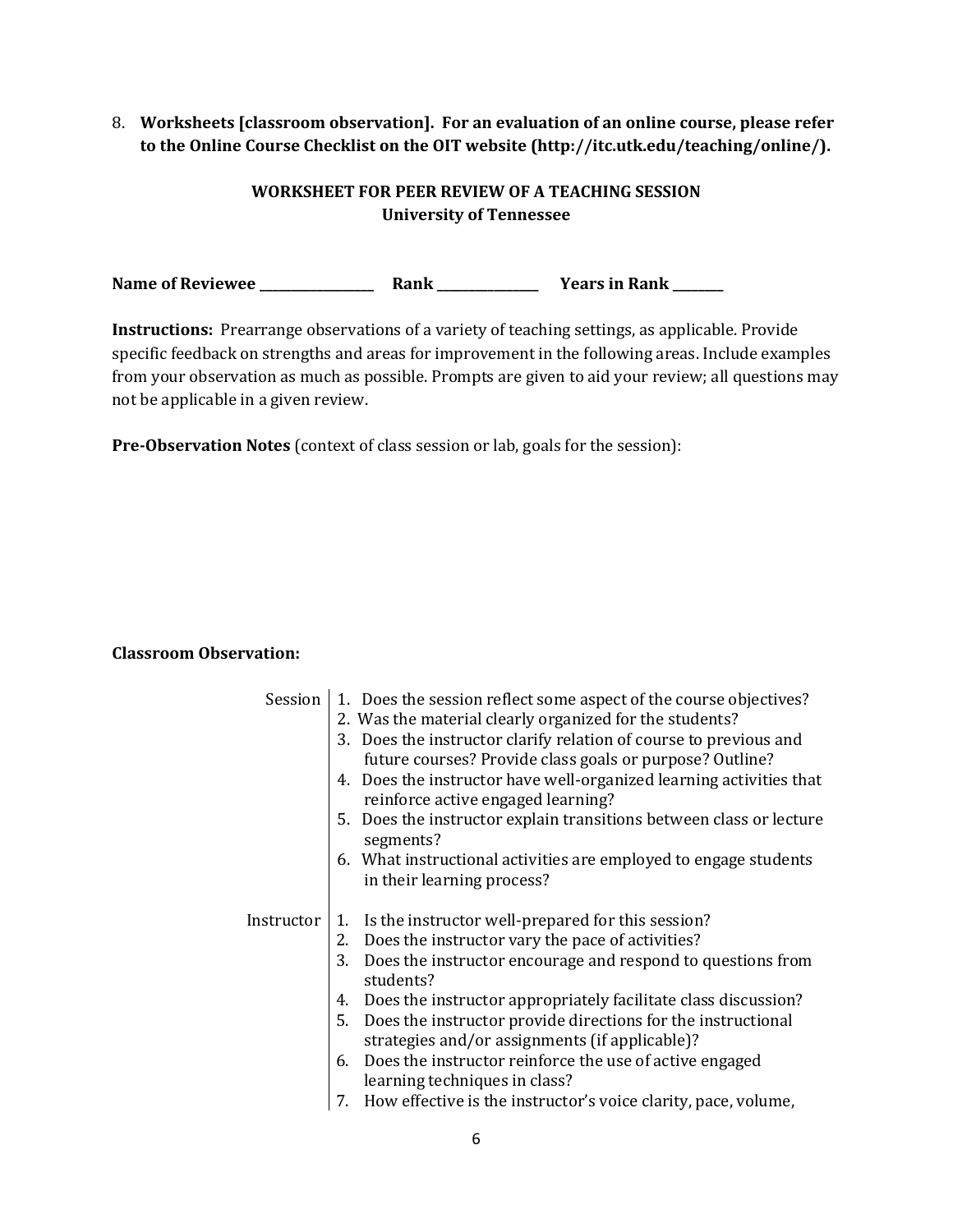|                                                          | tone and pitch?<br>8. Does the instructor employ good eye contact with all students?<br>9. Does the instructor have any distracting mannerisms?<br>10. Does the instructor show respect for students?<br>11. Does the instructor address students directly and in a<br>constructive manner?<br>12. Does the instructor recognize student confusion?<br>13. Does the instructor provide appropriate guidance, feedback<br>and positive reinforcement (including student assignments or<br>presentations)?<br>14. Does the instructor encourage creative thought for active<br>learning? |
|----------------------------------------------------------|----------------------------------------------------------------------------------------------------------------------------------------------------------------------------------------------------------------------------------------------------------------------------------------------------------------------------------------------------------------------------------------------------------------------------------------------------------------------------------------------------------------------------------------------------------------------------------------|
| Students                                                 | 1. To what degree do the students appear to be actively engaged<br>in class?<br>2. Do students frequently ask questions in class to clarify<br>learning?<br>3.<br>To what degree do students stay on task?                                                                                                                                                                                                                                                                                                                                                                             |
| Integration of<br>session, instructor,  <br>and students | 1. Is the content appropriate, accurate and current?<br>2. Does the instructor define new terms or concepts?<br>Does the instructor effectively communicate reasoning<br>3.<br>processes for difficult concepts? Does the instructor elaborate<br>or repeat complex concepts?<br>4. Does the instructor use examples effectively?<br>5. Does the instructor employ active engagement learning<br>activities that directly reflect the course content?                                                                                                                                  |

**Signature and Identification of Reviewer Date** 

**Forward completed reviews to the Coordinator of Peer Reviews and/or Department Head.**

**\_\_\_\_\_\_\_\_\_\_\_\_\_\_\_\_\_\_\_\_\_\_\_\_\_\_\_\_ \_\_\_\_\_\_\_\_\_\_\_\_\_\_\_\_\_\_\_\_\_\_\_\_**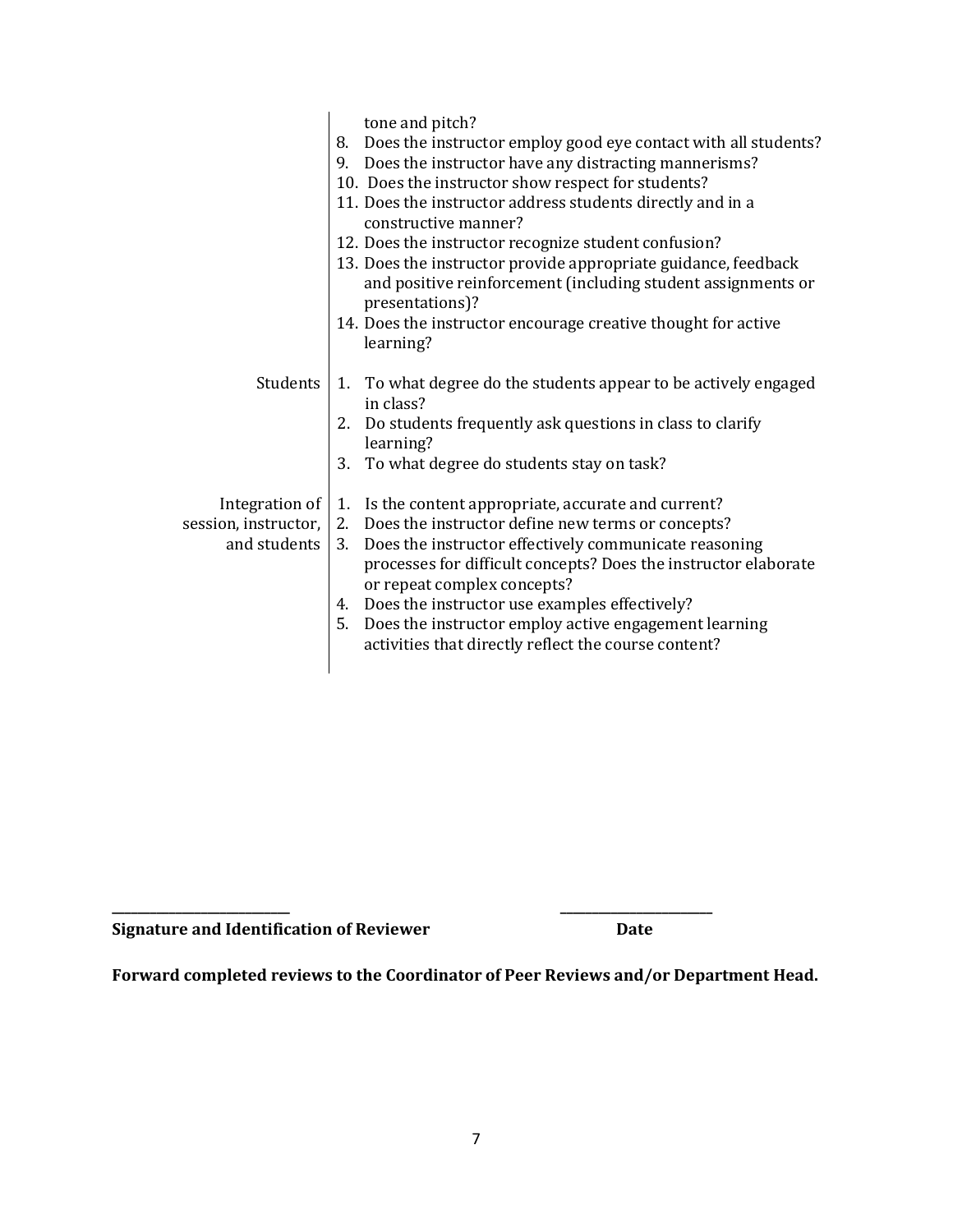# **WORKSHEET FOR PEER REVIEW OF TEACHING MATERIALS University of Tennessee**

**Name of Reviewee \_\_\_\_\_\_\_\_\_\_\_\_\_\_\_\_\_\_ Rank \_\_\_\_\_\_\_\_\_\_\_\_\_\_\_\_ Years in Rank \_\_\_\_\_\_\_\_**

**Instructions:** In reviewing the instructor's teaching material or portfolio, provide specific feedback on strengths and areas for improvement in the following areas. Include examples from your observation as much as possible. Prompts are given to aid your review; all questions may not be applicable in a given review.

**Notes from Meeting with Reviewee:** (teaching philosophy, teaching goals, goals for review):

## **Course Syllabus (if applicable):**

- Does the syllabus include goals and objectives of the course? Does it include course policies, descriptions of assignments and exams?
- Does the syllabus further support rapport with students and reflect a positive, motivating approach?
- Does the syllabus communicate high expectations for the students?
- Does the syllabus reinforce the importance of student responsibility for learning?
- Does the syllabus include a statement regarding the importance of active, engaged learning in class?

**Course Materials:** (objectives, recommended text(s) or readings, notes or handouts, presentations, videos or other teaching aids)

- Are the materials organized clearly? Is the format appropriate (acceptable, readable, attractive)?
- Does the material match the goals of the instructor, course, and program?
- Are the learning objectives clear, specific and measurable?
- Is the content accurate, current? At an appropriate level for students?
- Does the content attempt to engage student interest?
- Do the active learning exercises attempt to engage student interest?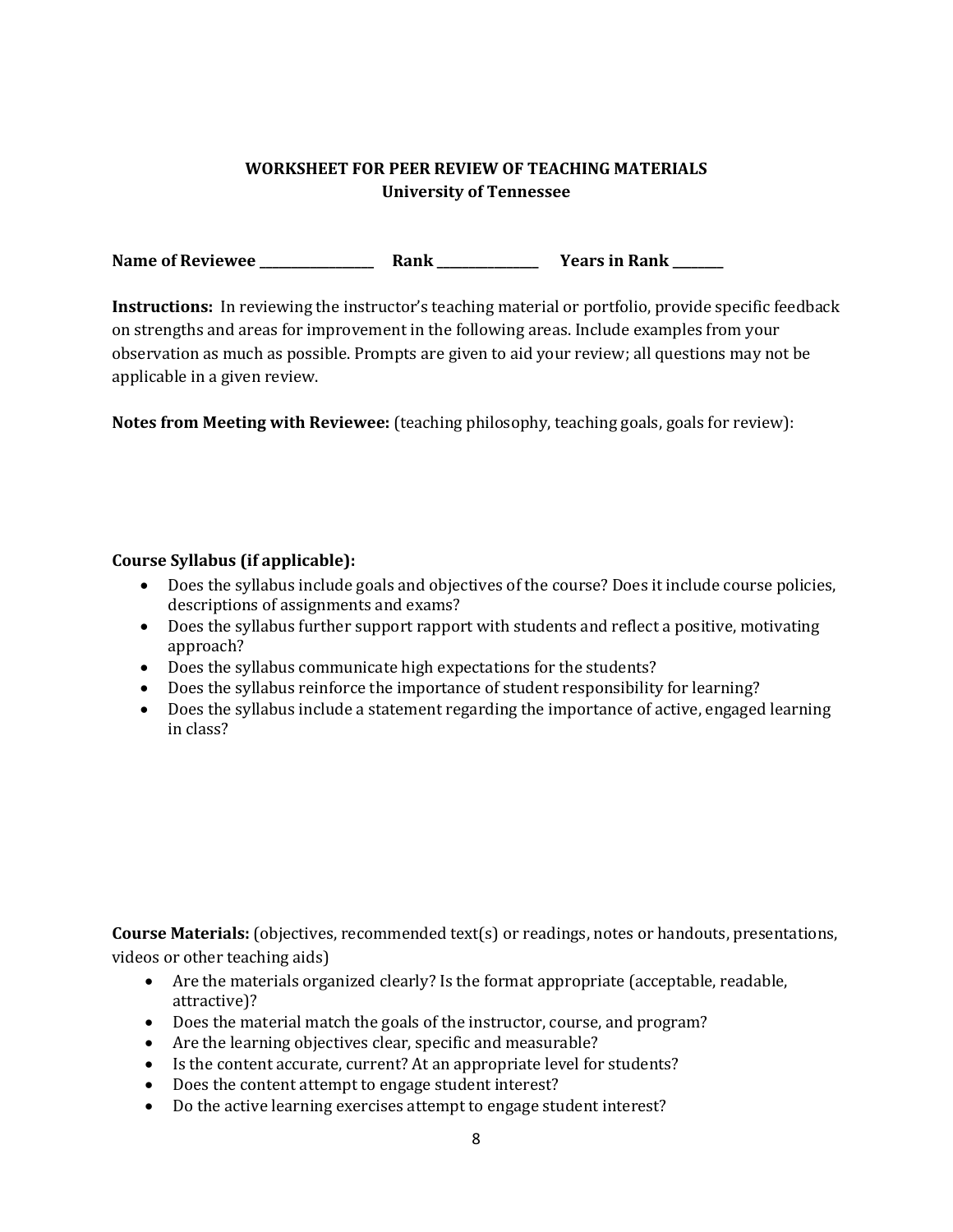Does the material reflect creativity in teaching?

## **Assignments and Examinations:**

- Are the directions in exams clear? Is the exam format and length appropriate for time available?
- Does the exam material match the course goals and content? Are the grading methods appropriate?
- Does the examination include assessment of higher order thinking skills (application, assessment, analysis, synthesis)? Reflect an appropriate level of challenge?
- Are homework/class assignments clear, challenging, and reflective of the course content?
- Does the instructor employ grading rubrics to aid the students in understanding expectations for performance?

**Other**: (Published articles, grants, proposals, documentation of other innovative strategies)

**Signature and Identification of Reviewer Date**

**Forward completed reviews to the Coordinator of Peer Reviews and/or Department Head.**

**\_\_\_\_\_\_\_\_\_\_\_\_\_\_\_\_\_\_\_\_\_\_\_\_\_\_\_\_\_\_\_\_\_\_\_ \_\_\_\_\_\_\_\_\_\_\_\_\_\_\_\_\_\_\_\_\_\_\_\_**

/dws 4/10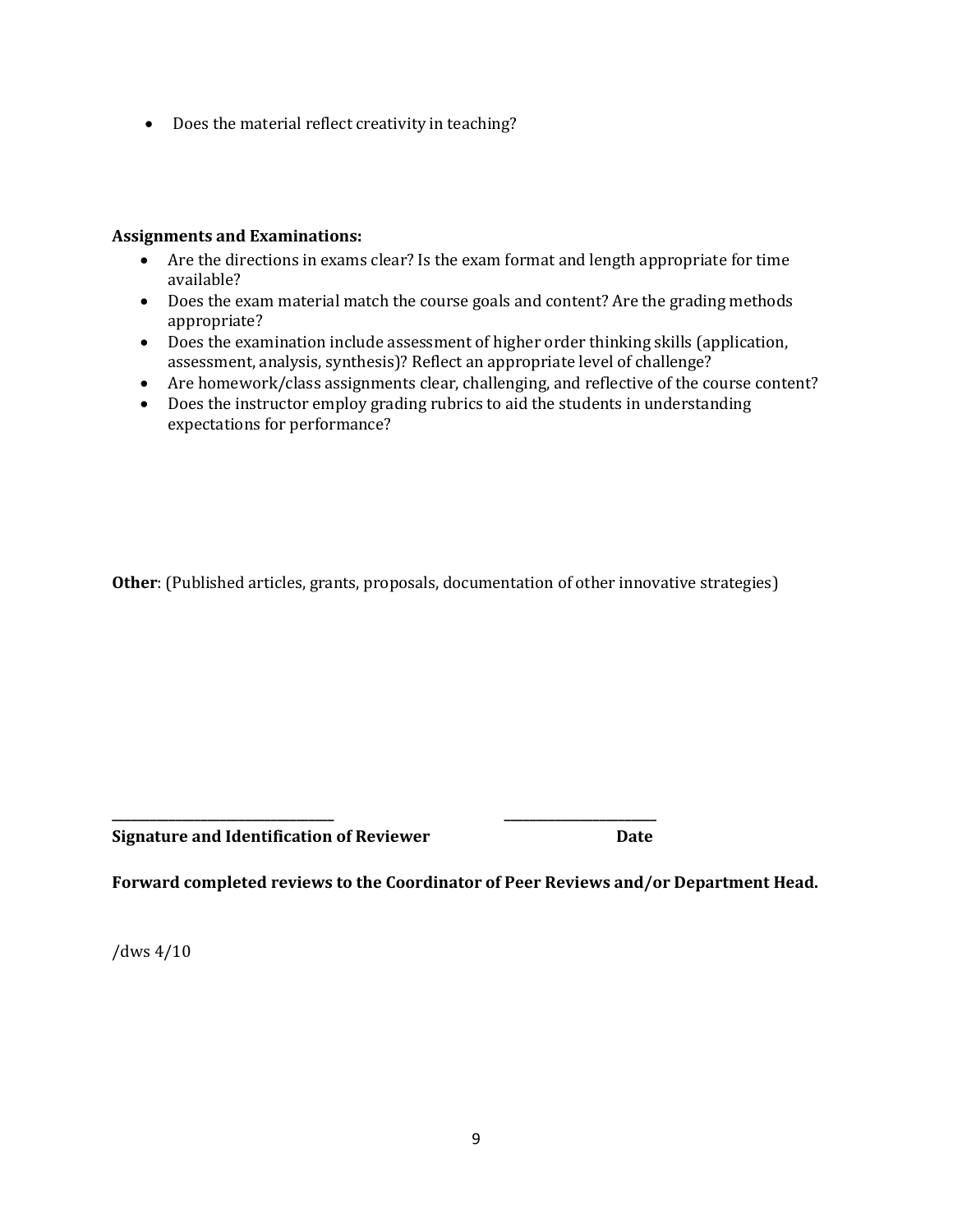## **9. Sample Evaluation**

# **EVALUATION OF TEACHING AND CLASSROOM PERFORMANCE PROFESSOR JANE DOE 2005-2006**

Evaluation Team: Professors John Smith and Carol Jones

This evaluation took place in the Fall Semester of 2010. During this semester, Prof. Doe taught Rocketry 101, with an enrollment of 65 students, and Orbital Dynamics 565, with an enrollment of 12 students. The following activities were conducted in the course of this evaluation:

- Discussion of Professor Doe's perspectives on teaching with her
- Review of Professor Doe's course syllabi
- Review of Professor Doe's philosophy of teaching document
- Review of the description of the project assigned in Rocketry 102 in Spring 2010.
- Review of Professor Doe's teaching evaluations over the past two years
- Interviews with eight former and current students (five undergraduate, three graduate) of Prof. Doe.
- Interviews with three peer instructors within Prof. Doe's unit
- Interview with a Ph.D. student whom Prof. Doe mentored
- Four classroom visits to observe Prof. Doe's teaching

**Evaluation of Prof. Doe's Teaching Quality:** Exceeds expectations.

### **Summary of Strengths and Areas for Improvement:**

### *Strengths:*

Throughout the evaluation process, it was evident that Prof. Doe's course planning and design, course content, delivery methods, and demeanor toward her students were excellent. Consistently high student evaluations and interviews with students indicate that Prof. Doe connects well with students and is considered tough but fair in her grading policies. Her material and delivery are very applications oriented. This is a hallmark of her work, particularly in the program's Orbital Dynamics course. She uses many examples from her own experiences, an approach which is much appreciated by her students both for their applications orientation as well as their ability to hold student interest and to be considered relevant to their future careers. She insists on professionalism in class, penalizing lack of attendance, insisting on class participation as a key element in grading, and being very firm about considering her class as a professional "work" environment, which requires being in class every day, arriving on time and not exhibiting unprofessional behavior (e.g., cell phone on, instant messaging, napping in class, etc.).

Simultaneously, Prof. Doe's delivery in the classroom is highly energetic, stimulating, and enthusiastic. She also creates a dynamic class atmosphere, in that she continuously walks around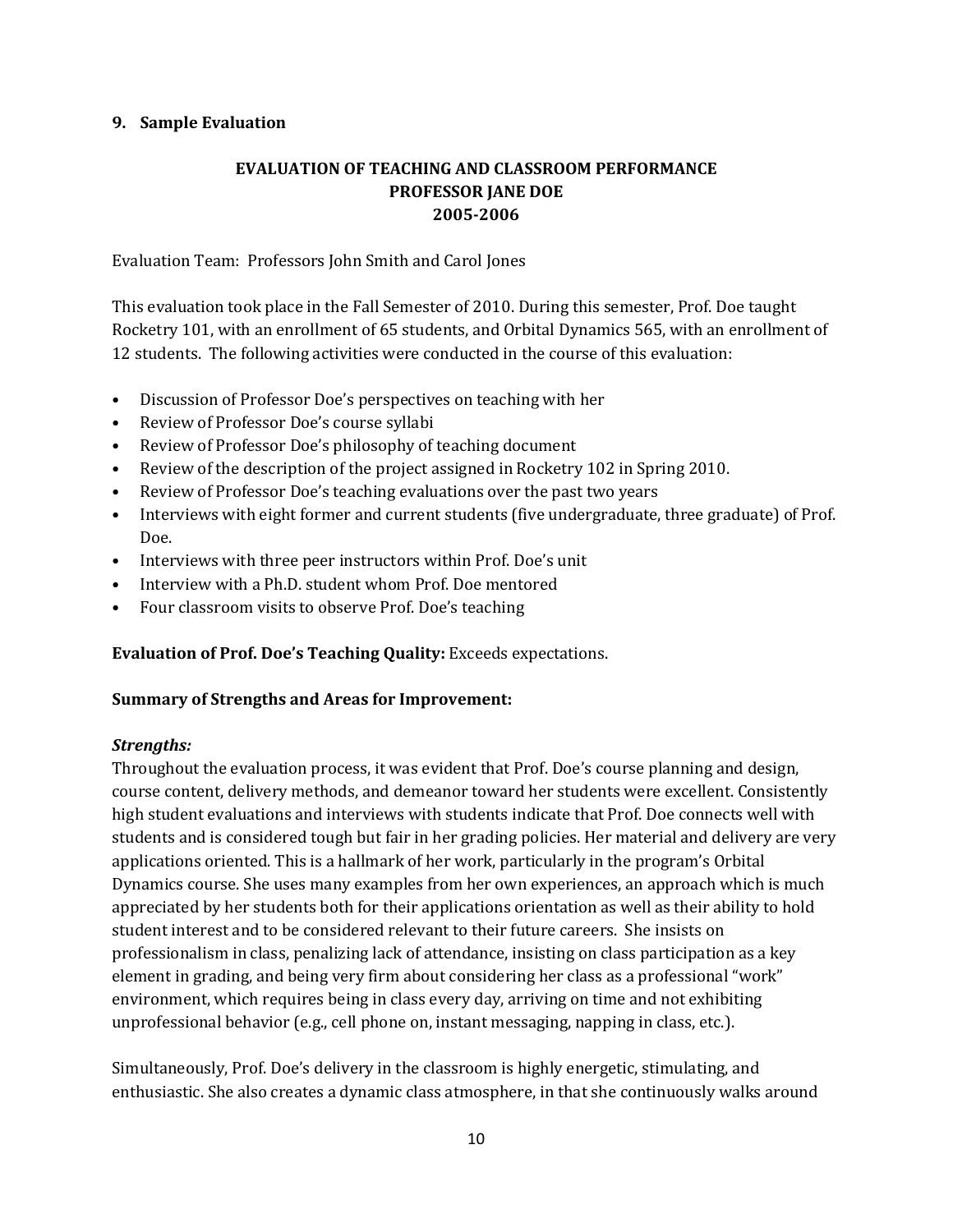the classroom instilling attention and participation by all students. This leads to a significant amount of student interaction within all of her classes. She seems to be in constant benevolent control of her classes.

The content of Prof. Doe's courses is very comprehensive, an important aspect of these types of offerings. There appears to be no omission of important or difficult issues (as is sometimes seen in other courses and colleges) due to a faculty preference or bias. Given the coverage demanded by the courses in Prof. Doe's teaching assignments, this is a significant accomplishment.

Outside of class, Prof. Doe is considered to be friendly and accessible. No student to whom we talked indicated that they had any problem in having discussions with her after class or in her office. They said that she was very responsive to e-mail and, overall, was highly accessible and helpful to them, both as a teacher and as a mentor.

Illustrative positive comments about the quality of Prof. Doe's teaching from her former and current students and her peers include the following:

"This class was probably one of the most beneficial classes I have taken while at school…" (student)

"Dr. Doe gave it to us straight and with honesty about the real world and how we needed to be prepared…Her class discussion was very interactive and effective – she wanted students to speak up – she wanted to hear what our thoughts, opinions and worries were about…Your grade was based on what you earned – your participation in class, attendance, along with how you expressed your reasoning on written exams." (student)

"I thought that Dr. Doe was a wonderful teacher in Rocketry 102. I really felt like I learned a lot about Rocketry and I think that her examples were even more helpful." (student)

"I had Dr. Doe in Rocketry 102 and another class also, I think it was Missile Engineering 111. In both, she was very clear on what she was teaching and was always good at getting the class involved and relating the subject matter to real life situations. Her tests were fair and discussions were never boring." (student)

"Dr. Doe follows a very creative way to teach her class. She brings out examples of her personal life as a rocket specialist and tailors it so as to address similar issues that students will face in their future jobs…She asks students to express their thoughts and encourages discussion that stimulates students' attention in class. This way, the class becomes a friendly environment where students are encouraged and feel free to ask questions and share ideas with both classmates and the teacher." (peer)

# *Suggested Areas for Improvement:*

Our observations of the Rocketry 101 class, which meets for two 2-hour sessions each week, revealed that student attention was difficult to maintain for the allotted time. This is a general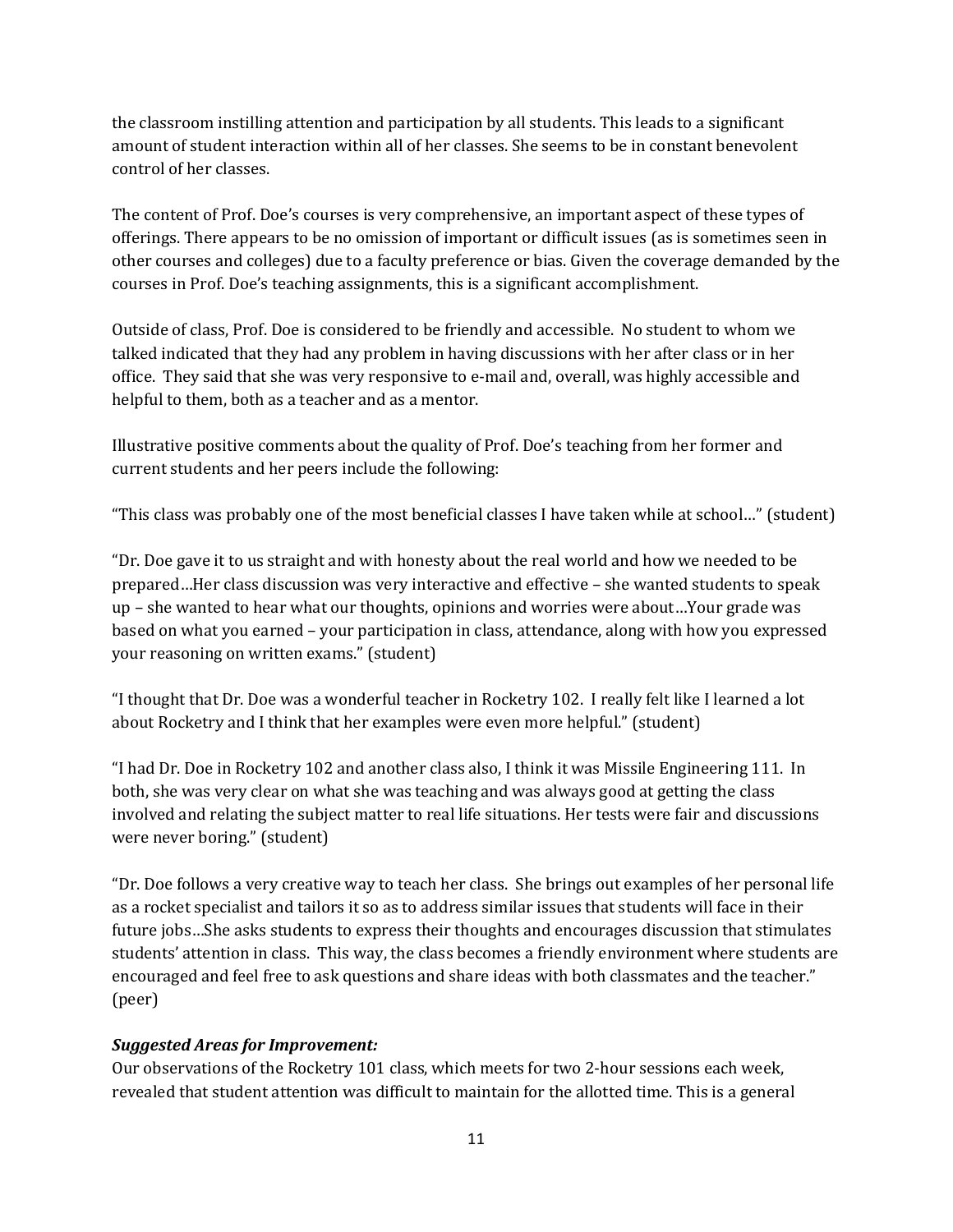problem that has been discussed by the college and one that generally demands either (1) a significant amount of that course being dedicated to group work or simulations, or (2) more frequent but shorter breaks.

It may be advisable to modify the course to include more interactive assignments or exercises for significant portions of each meeting time, or to at least include a five minute "stretch" break about halfway through each portion of each day.

The only complaint students had about Prof. Doe was that she did not return course projects on time, or not at all. (This was from students who had Prof. Doe in her Rocketry 102 class last spring.) Students found the project to be very relevant to the content, but would have liked to have had feedback on it. A significant proportion of the students interviewed from Rocketry 102 made comments like, "I never saw feedback on my final project" and, "I never got to see my final exam feedback or my individual feedback. I wasn't too concerned regarding my grade; however, I do like to have feedback in a timely fashion." Those who did receive exam feedback indicated that it was highly relevant; however, every effort should be made to get feedback to students on their course projects prior to the end of the course.

In the interviews, students were significantly more enthusiastic about Prof. Doe's teaching than were Prof. Doe's peers, though it should be emphasized that her peers definitely considered Prof. Doe to be a very competent mentor and teacher. However, Prof. Doe's peers felt that her teachings, while stimulating and involving, were not of significantly higher caliber than many other faculty, in contrast to the uniformly high praise of the students that Prof. Doe was one of the very best they had experienced. Prof. Doe's peers also commented that her examples, though relevant, were too oriented toward her personal career and did not include a sufficient breadth of situations for those interested in other facets of the field.

Finally, some students who were evaluated by her on their final oral presentations found her comments excessively pointed, particularly as the comments were delivered in front of the class. (Perhaps the same feedback content could have been provided in a less negative manner, thus providing the critique needed without the students feeling that they had been embarrassed in a peer setting.)

Even given these few needs for improvement, however, the evaluation team strongly feels that Prof. Doe is an exceptional teacher and deserves an, "Exceeds Expectations" evaluation due to her conscientiousness, professionalism, involvement of students in the classroom, stimulation of students' interest in her material, providing material to students that they can apply to important areas in their professional lives, and bringing applications oriented material to them in her subject matter in a way that makes them highly receptive to learning.